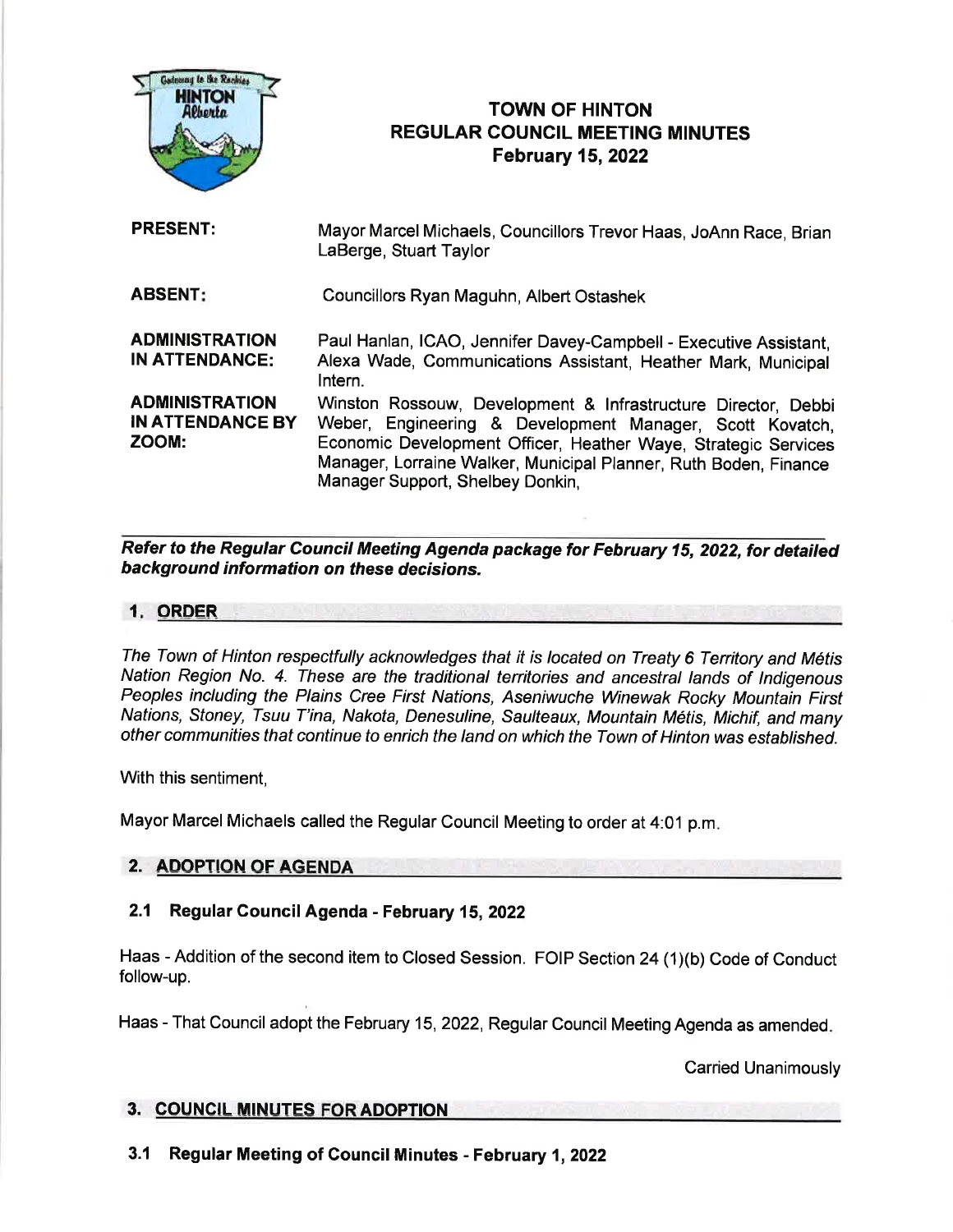Haas - Update spelling - change "refuse" to "recuse" in Section 3.

Haas - That Council adopt February 1, 2022, Regular Council Meeting Minutes as amended. Carried Unanimously

#### 4. CITIZENS "MINUTE WITH COUNCIL"

4.1 Mr. Bill MacDonald spoke with regards to highway signs and asked if Council could provide funding for the signs in the COVID-19 Resiliency Support Program Grant Redeployment.

#### 5. DELEGATIONS AND PRESENTATIONS

### 5.1 Bylaw Matter - 137 Athabasca Ave (Ms. Glare Kovacs)

Taylor - Accept the information provided from 137 Athabasca Avenue for information.

Carried Unanimously

- 5.2 Junior Achievement Jennifer Martin & Janice Moore presented the Junior Achievement Program that teaches programs in classrooms and with partner organizations to youth in Grades 3-12 focusing on entrepreneurship. https://janorthalberta.org
- 5.3 Town of Hinton Library Board Anayo Ugboma & Hendrick Smit presented the updated Hinton Library Board Budget for 2022.

#### 6. ACTION ITEMS

### 6.1 Bylaw No. 1163 Mandatory Face Govering

#### Main Motion

Haas - That Council provide First Reading of Bylaw 1169 "Updated Mandatory Face Coverings Bylaw" with amendments to Section 4.1.1 and the addition of Section 9.3 presented and amended in this meeting.

Carried Unanimously

#### Amending Motion

Taylor - That Administration amend bylaw 1169 to include Section 9.3 "The provisions of this Bylaw shall no longer exist as of the same date and time as the Province of Alberta may choose to rescind its Mandatory Face Covering Requirements, and Administration shall return to the next regularly scheduled Council Meeting with a rescinding Bylaw."

Carried Unanimously

#### Amending Motion

Race - That Council agree to amend the main motion by adding that Administration shall return to the next regularly scheduled Council Meeting with a rescinding Bylaw.

Carried Unanimously

Race - That Council provide Second Reading of Bylaw 1169 "Updated Mandatory Face Coverings Bylaw"

Carried Unanimously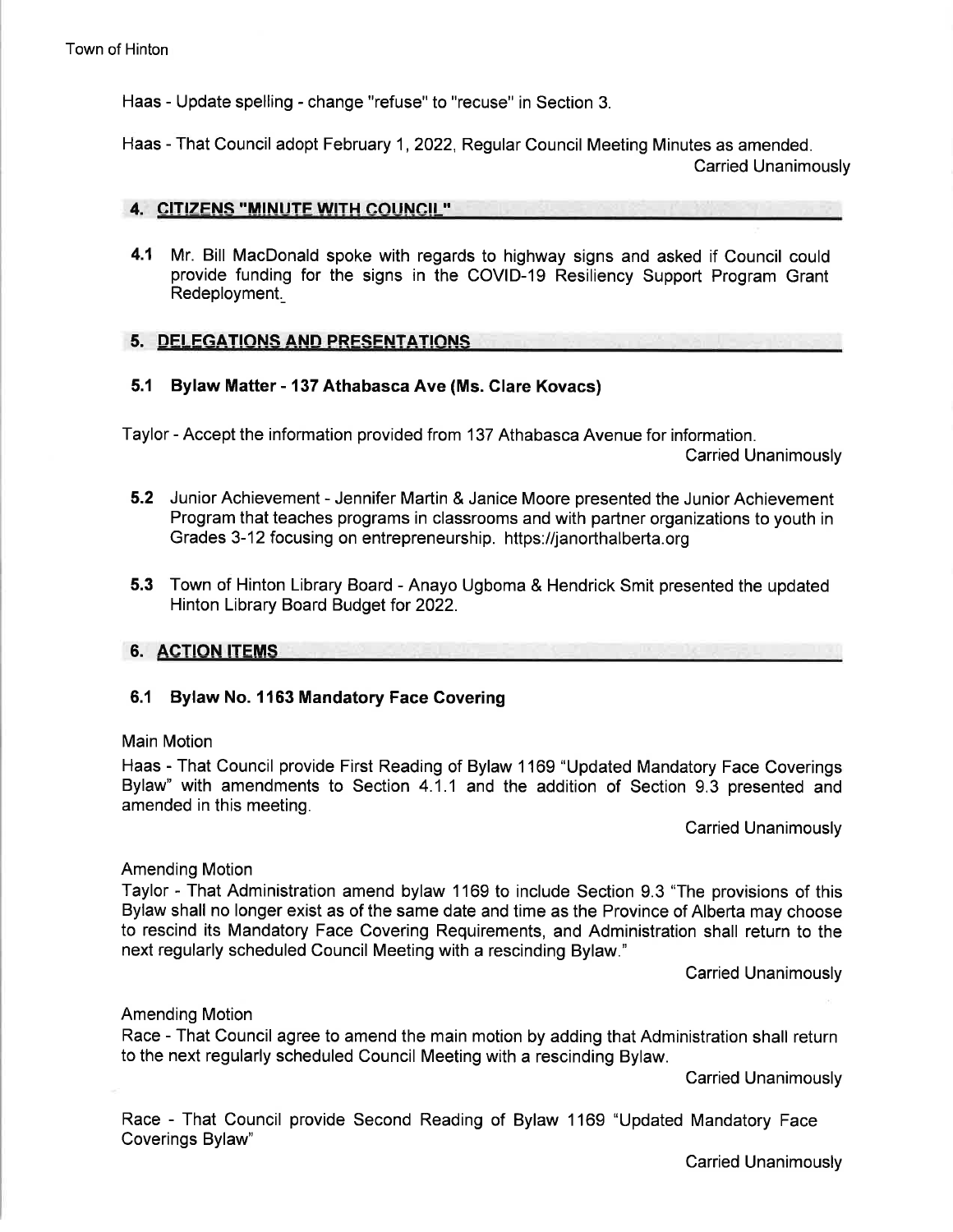Haas - That Council provide unanimous consent to proceed to Third Reading of Bylaw 1169 "Updated Mandatory Face Coverings Bylaw" on this date.

Carried Unanimously

Haas - That Council provide Third Reading of Bylaw 1169 "Updated Mandatory Face Coverings Bylaw".

Carried Unanimously

### 6.2 2022Operating Budgetand 2023-2025 Plan Approval

Race - That Council agree to go into Closed Session at 6:44 p.m.

Taylor - That Council agree to return to the Open Meeting at 8:00 p.m.

Carried Unanimously

Haas - That Council agree to extend the Regular Council Meeting past 8:00 p.m.

Carried Unanimously

Haas - That Council agree to postpone the 2022 Operating Budget and 2023-2025 Plan to the Committee of the Whole Meeting on February 22, 2022.

Carried Unanimously

## 6.3 COVID-l9 Resiliency Support Program Grant Redeployment

Taylor - That Council direct Administration to redeploy \$2,000.00 of the COVID-19 Resiliency Support Program funds to pay for signage relating to the lower valley business district on HWY 16.

Carried Unanimously

Race - That Council direct Administration to redeploy the remaining COVID - 19 Resiliency Support Program Grant Fund (approximately \$58,000) to support a Destination Management Organization (approximately \$28,000) and to offset the cost of the additional request for \$30,000 to provide visitor services in the peak summer season as requested by the Hinton and District Chamber of Commerce.

Carried Unanimously

### 6.4 Short Term Rental Bylaw No. 1162

Race - That Councilgive the Short-Term Rentals Bylaw No.1162 First Reading.

Carried Unanimously

Haas - That Council direct Administration schedule a Public Hearing at a Regular Council Meeting of March 15, 2022, in the Council Chambers to hear public comments on Bylaw No.1162;

Carried Unanimously

Taylor - That Council agree to rescind the following Motion  $MD - 2447$  as follows: Seek consensus that non-principal resident hosVoperator must pay an Annual Business License Fee of \$2000.00.

Carried Unanimously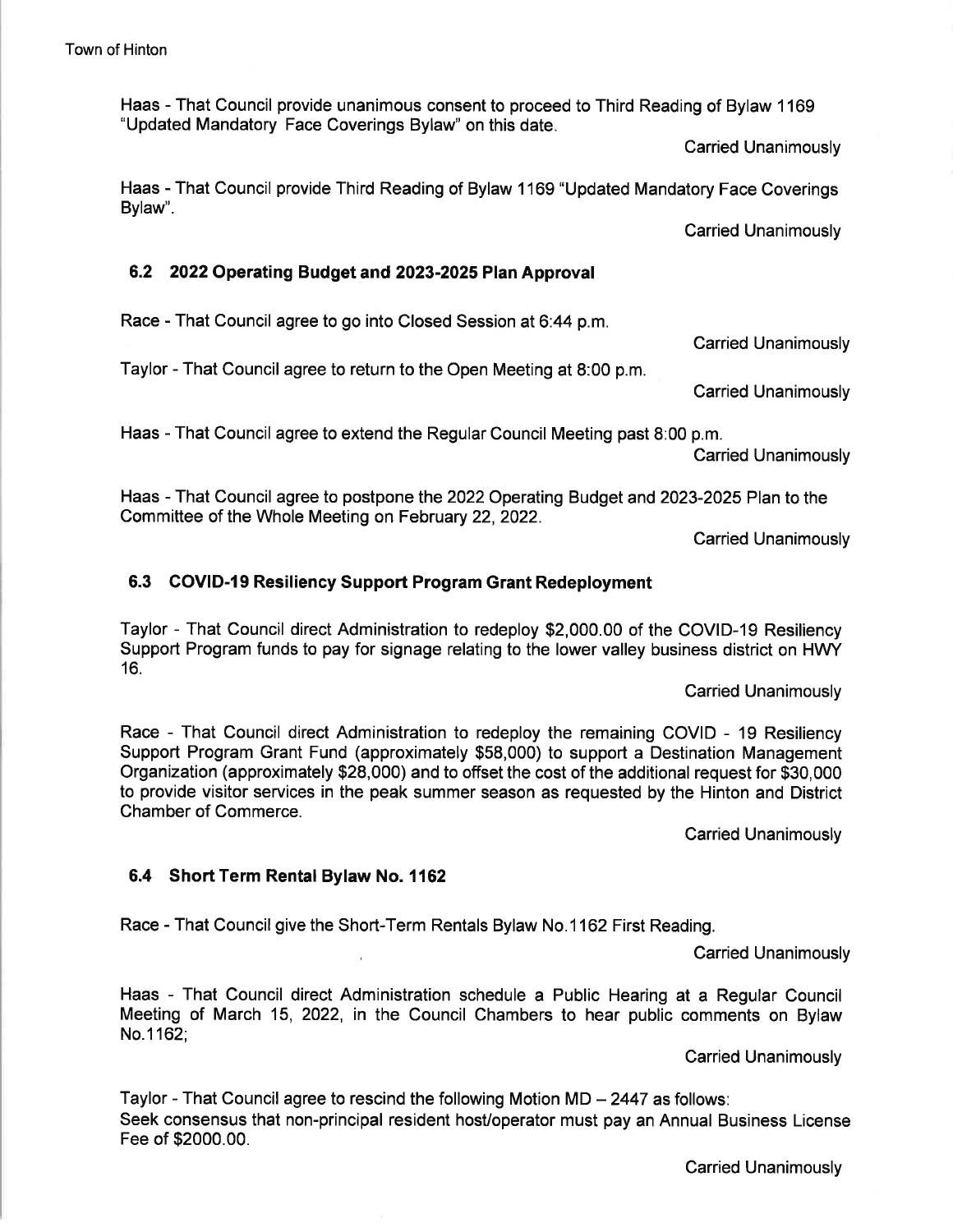- 7. DISCUSSION ITEMS
- 7.1 None.

### 8. BOARDS AND COMMITTEES OF COUNCIL **EXECUTER** 2014

8.1 None.

### 9. INFORMATION ITEMS

### 9.1 Council lnformation Packages #1 for February 9,2022.

Haas - That Council direct Administration to prepare a report regarding hosting the Alberta 55 Games and return to a future meeting of Council by June 30,2022.

Carried Unanimously

Haas - To accept information package #1 for February 9, 2022, for information.

Carried Unanimously

# 10. REPORTING

- 10.1 Gouncil Council reported on meetings and/or events they attended.
- 10.2 Ghief Administrative Officer ICAO Hanlan provided and updated on administrative matters

### 10.3 Administrative Inquiries (Written) There were no inquiries.

#### 11. NOTICES OF MOTION

11.1 No items

12. CLOSED SESSION

### 12.1 Personnel Matter, lnterim GAO Priorities - Closed per Section 17 of FOIP

Haas - That Council agree to go into Closed Session at 8:56 p.m.

Carried Unanimously

Taylor - That Council agree to return to the Open Meeting at 9:45 p.m

Carried Unanimously

### 13. ADJOURNMENT